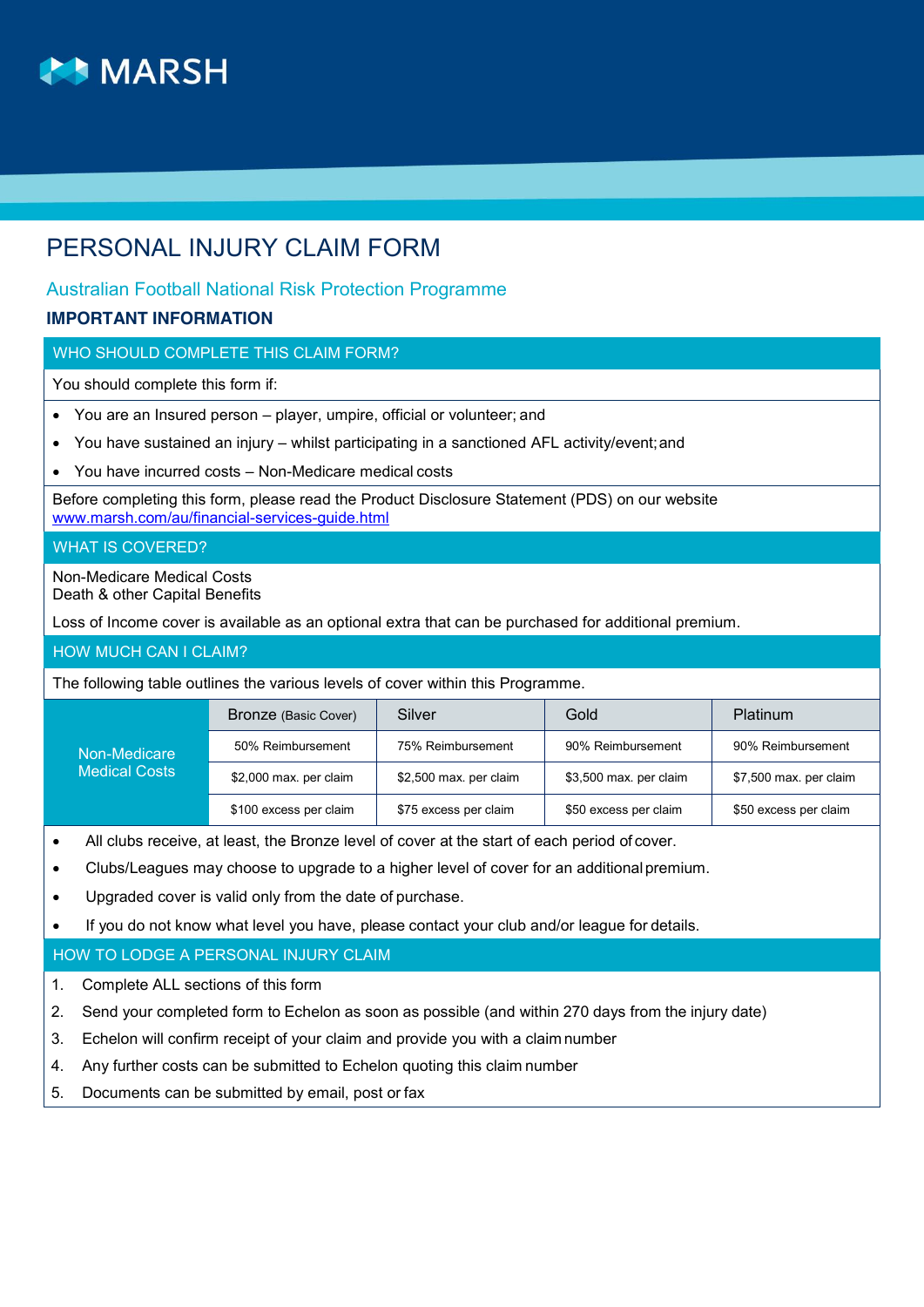| HOW TO SEND COMPLETED FORMS          |                                                                                                                                                                                                                                        |                    |                  |                |                  |
|--------------------------------------|----------------------------------------------------------------------------------------------------------------------------------------------------------------------------------------------------------------------------------------|--------------------|------------------|----------------|------------------|
| Email:                               | sportsclaims@echelonaustralia.com.au                                                                                                                                                                                                   |                    |                  |                |                  |
| Post:                                | Echelon Claims Services - GPO Box 1693 Adelaide SA 5001                                                                                                                                                                                |                    |                  |                |                  |
| Fax:                                 | 08 8235 6450                                                                                                                                                                                                                           | Phone No:          | 1800 640 009     |                |                  |
| <b>IMPORTANT INFORMATION</b>         |                                                                                                                                                                                                                                        |                    |                  |                |                  |
| form                                 | You can't claim for any services where you receive a rebate from Medicare Submit only original receipts with your claim                                                                                                                |                    |                  |                |                  |
| Fund first, where possible.          | We recommend you retain a copy of all receipts and your claim form for your records Claim through your Private Health                                                                                                                  |                    |                  |                |                  |
| <b>WHO IS ECHELON?</b>               |                                                                                                                                                                                                                                        |                    |                  |                |                  |
| Risk Protection Programme.           | Echelon Australia Pty Ltd (Echelon) is a business of Marsh & McLennan Companies (MMC). Echelon is the appointed<br>claims management group for all Personal Injury claims on behalf of the Insurer and the Trustee of the AFL National |                    |                  |                |                  |
| <b>WHO IS MARSH?</b>                 |                                                                                                                                                                                                                                        |                    |                  |                |                  |
|                                      | Marsh is the appointed broker for the AFL National Risk Protection Programme and is Australia's leading provider of<br>insurance and risk protection for the sport, recreation and fitness industries.                                 |                    |                  |                |                  |
| <b>SECTION A - CLAIMANTS DETAILS</b> |                                                                                                                                                                                                                                        |                    |                  |                |                  |
| <b>Claimant's Name:</b>              |                                                                                                                                                                                                                                        |                    |                  |                |                  |
| Postal Address:                      |                                                                                                                                                                                                                                        |                    |                  |                |                  |
| Occupation:                          |                                                                                                                                                                                                                                        |                    |                  |                |                  |
| Email Address:                       |                                                                                                                                                                                                                                        |                    | Phone<br>Number: |                |                  |
| Date of Birth:                       |                                                                                                                                                                                                                                        |                    |                  | $\square$ MALE | $\square$ FEMALE |
| Date of Injury:                      |                                                                                                                                                                                                                                        | Time Of<br>Injury: |                  | $\square$ AM   | $\square$ PM     |
| Club Name:                           |                                                                                                                                                                                                                                        |                    |                  |                |                  |
| Association/League Name:             |                                                                                                                                                                                                                                        |                    |                  |                |                  |
|                                      | Describe your injury and how it happened (please attached additional pages if required):                                                                                                                                               |                    |                  |                |                  |
|                                      |                                                                                                                                                                                                                                        |                    |                  |                |                  |
|                                      |                                                                                                                                                                                                                                        |                    |                  |                |                  |
|                                      |                                                                                                                                                                                                                                        |                    |                  |                |                  |
|                                      |                                                                                                                                                                                                                                        |                    |                  |                |                  |
|                                      |                                                                                                                                                                                                                                        |                    |                  |                |                  |
|                                      |                                                                                                                                                                                                                                        |                    |                  |                |                  |
|                                      |                                                                                                                                                                                                                                        |                    |                  |                |                  |
|                                      |                                                                                                                                                                                                                                        |                    |                  |                |                  |
|                                      |                                                                                                                                                                                                                                        |                    |                  |                |                  |
|                                      |                                                                                                                                                                                                                                        |                    |                  |                |                  |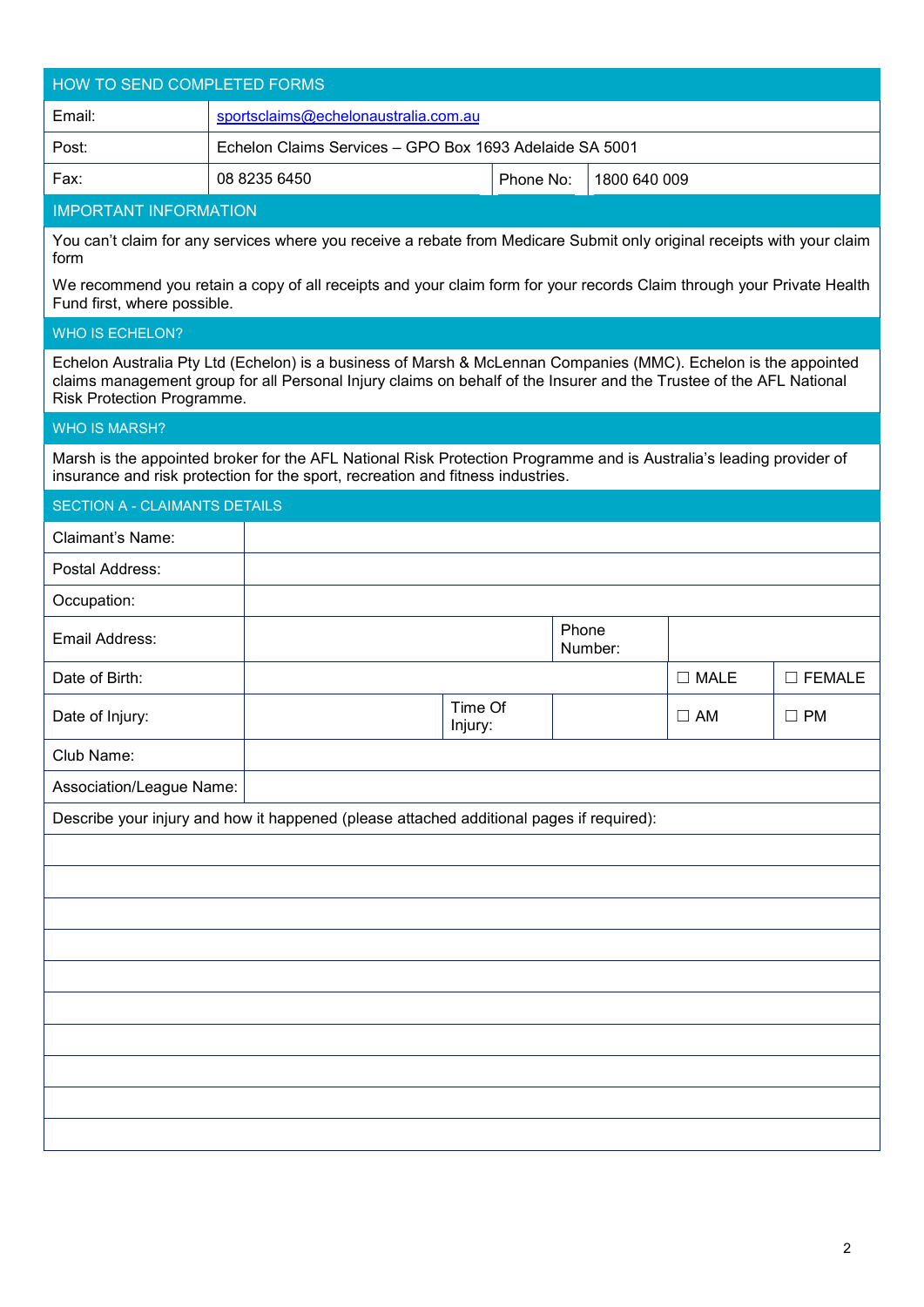| <b>INJURY RESEARCH DATA</b>                                                                                                    |                 |                 |                                                                                     |                 |                        |                                                                                                                                                                                                                                                                                                                                                                 |           |
|--------------------------------------------------------------------------------------------------------------------------------|-----------------|-----------------|-------------------------------------------------------------------------------------|-----------------|------------------------|-----------------------------------------------------------------------------------------------------------------------------------------------------------------------------------------------------------------------------------------------------------------------------------------------------------------------------------------------------------------|-----------|
|                                                                                                                                |                 | $\Box$ Playing  |                                                                                     | $\Box$ Training |                        | $\Box$ Travelling                                                                                                                                                                                                                                                                                                                                               |           |
| Session:                                                                                                                       |                 | $\exists$ Event |                                                                                     | Warmup/down     |                        | $\Box$ Other                                                                                                                                                                                                                                                                                                                                                    |           |
| Injured Person:                                                                                                                |                 | Player          | Umpire                                                                              | Official        | $\Box$ Trainer         | Other                                                                                                                                                                                                                                                                                                                                                           |           |
| Grade:                                                                                                                         |                 | Senior          | Reserve                                                                             | Junior          | Not Applicable         |                                                                                                                                                                                                                                                                                                                                                                 |           |
|                                                                                                                                |                 | Wet             |                                                                                     | Dry             |                        | Muddy                                                                                                                                                                                                                                                                                                                                                           |           |
| <b>Surface Conditions:</b>                                                                                                     |                 | Indoor          |                                                                                     | Other           |                        |                                                                                                                                                                                                                                                                                                                                                                 |           |
| Period:                                                                                                                        | 1 <sup>st</sup> |                 | $2^{nd}$                                                                            | 3 <sup>rd</sup> | $\Box$ 4 <sup>th</sup> | Not Applicable                                                                                                                                                                                                                                                                                                                                                  |           |
| When will you resume WORK?                                                                                                     |                 |                 |                                                                                     |                 |                        |                                                                                                                                                                                                                                                                                                                                                                 |           |
| When will you resume TRAINING?                                                                                                 |                 |                 |                                                                                     |                 |                        |                                                                                                                                                                                                                                                                                                                                                                 |           |
| When will you resume PLAYING?                                                                                                  |                 |                 |                                                                                     |                 |                        |                                                                                                                                                                                                                                                                                                                                                                 |           |
| Do you have Private Health Insurance?                                                                                          |                 |                 |                                                                                     |                 |                        | $\neg$ YES                                                                                                                                                                                                                                                                                                                                                      | $\Box$ No |
| If YES, what is the name of your Private Health Insurance Provider?                                                            |                 |                 |                                                                                     |                 |                        |                                                                                                                                                                                                                                                                                                                                                                 |           |
|                                                                                                                                |                 |                 |                                                                                     |                 |                        |                                                                                                                                                                                                                                                                                                                                                                 |           |
| Private Health Coverage:                                                                                                       |                 | Dental          | Hospital                                                                            |                 | Ambulance              | Physiotherapy                                                                                                                                                                                                                                                                                                                                                   |           |
| Ambulance Membership?                                                                                                          |                 |                 |                                                                                     |                 |                        | $\Box$ YES                                                                                                                                                                                                                                                                                                                                                      | <b>NO</b> |
| <b>PAYMENT DETAILS</b>                                                                                                         |                 |                 |                                                                                     |                 |                        |                                                                                                                                                                                                                                                                                                                                                                 |           |
| Bank:                                                                                                                          |                 |                 |                                                                                     | Account Name:   |                        |                                                                                                                                                                                                                                                                                                                                                                 |           |
| BSB:                                                                                                                           |                 |                 |                                                                                     | Account Number: |                        |                                                                                                                                                                                                                                                                                                                                                                 |           |
| <b>CLAIMANT DECLARATION</b>                                                                                                    |                 |                 |                                                                                     |                 |                        |                                                                                                                                                                                                                                                                                                                                                                 |           |
| By signing the declaration below, you confirm and agree to the following:                                                      |                 |                 |                                                                                     |                 |                        |                                                                                                                                                                                                                                                                                                                                                                 |           |
| 1.                                                                                                                             |                 |                 |                                                                                     |                 |                        | The injury was sustained accidentally during a football activity and is not a pre-existing illness or condition.                                                                                                                                                                                                                                                |           |
| 2.<br>services-guide.html                                                                                                      |                 |                 |                                                                                     |                 |                        | You have viewed, read and understood the Product Disclosure Statement (PDS) at www.marsh.com/au/financial-                                                                                                                                                                                                                                                      |           |
| 3.                                                                                                                             |                 |                 | costs that are registered with Medicare (including the Medicare Gap).               |                 |                        | You understand that the Health Insurance Act 1973 (Cth) prohibits the Trustee and Insurer from reimbursing                                                                                                                                                                                                                                                      |           |
| 4.                                                                                                                             |                 |                 | with authorised members of MARSH, the insurer, the Trustee and the Claims Managers. |                 |                        | You acknowledge and agree to the information contained herein (including personal information) being shared                                                                                                                                                                                                                                                     |           |
| 5.<br>employment records.                                                                                                      |                 |                 |                                                                                     |                 |                        | You authorise any hospital, physician or other person who has attended to your injury, or any employer, to<br>furnish MARSH's representatives with any and all information with respect to any sickness or injury, medical<br>history, consultation, prescriptions, treatments, copies of all hospital or medical records and copies of                         |           |
| 6.<br>as the original.                                                                                                         |                 |                 |                                                                                     |                 |                        | You agree that a photocopy or electronic version of this authorisation shall be considered as effective and valid                                                                                                                                                                                                                                               |           |
| 7.<br>past or future injuries shall be forfeited.                                                                              |                 |                 |                                                                                     |                 |                        | You declare that the forgoing particulars are true and accurate in every detail. You agree that if you have made, or<br>shall make, in any further declaration regarding this injury, any false or fraudulent statements or suppress or<br>conceal or falsely state any material whatsoever, the covers shall be void and all rights to recover there under for |           |
| 8. You authorise any and all information regarding claims with any other insurer to be released to MARSH's<br>representatives. |                 |                 |                                                                                     |                 |                        |                                                                                                                                                                                                                                                                                                                                                                 |           |
| Claimant's Signature:                                                                                                          |                 |                 |                                                                                     |                 | Date:                  |                                                                                                                                                                                                                                                                                                                                                                 |           |
| (Parent or Guardian if under 18 years)                                                                                         |                 |                 |                                                                                     |                 |                        |                                                                                                                                                                                                                                                                                                                                                                 |           |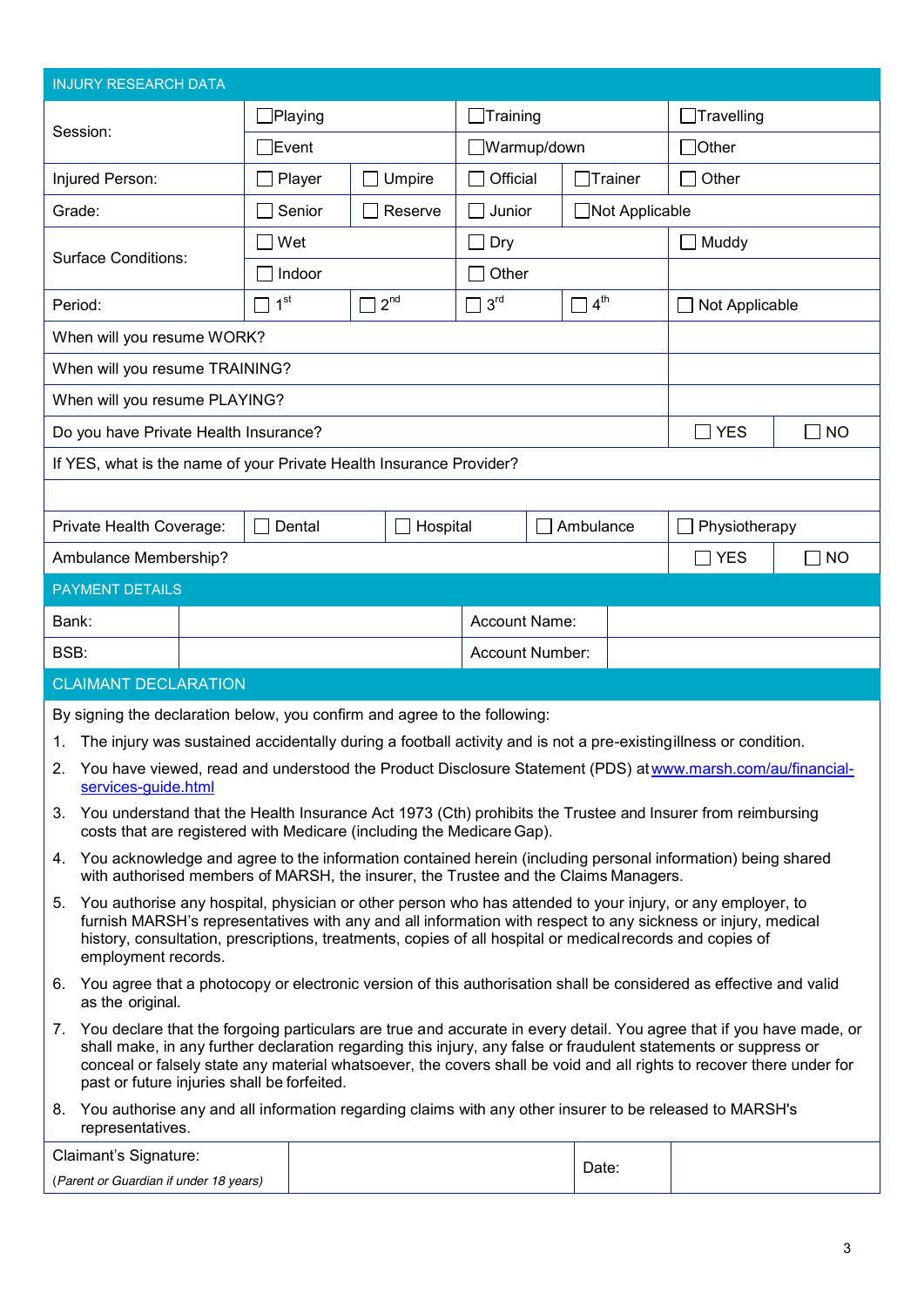| <b>SECTION B CLUB DETAILS</b>                                                                                                                                    |                     |                 |            |                           |        |                     |                |
|------------------------------------------------------------------------------------------------------------------------------------------------------------------|---------------------|-----------------|------------|---------------------------|--------|---------------------|----------------|
| <b>Claimant's Full Name:</b>                                                                                                                                     |                     |                 |            |                           |        |                     |                |
| Club Name:                                                                                                                                                       |                     |                 |            |                           |        |                     |                |
| Club Contact:                                                                                                                                                    |                     |                 |            |                           |        |                     |                |
| Position within Club:                                                                                                                                            |                     |                 |            |                           |        |                     |                |
| Email Address:                                                                                                                                                   |                     |                 |            | Phone Number:             |        |                     |                |
| <b>INJURY DETAILS</b>                                                                                                                                            |                     |                 |            |                           |        |                     |                |
| League/Association<br>Name:                                                                                                                                      |                     |                 |            |                           |        |                     |                |
| <b>Registration Details:</b>                                                                                                                                     |                     |                 |            |                           |        | <b>YES</b>          | <b>NO</b>      |
| Non-Medicare Cover:                                                                                                                                              |                     |                 |            |                           |        |                     |                |
| (If Known) What Cover Level<br>has the Club purchased for this<br>Period of Cover? (Optional - if<br>unsure please leave blank)                                  | <b>Bronze (50%)</b> | Silver (75%)    |            | Gold (90%)                |        |                     | Platinum (90%) |
| Loss of Income Cover:<br>(If Known) Has the club<br>purchased Loss of Income this<br>year? If YES what is the weekly<br>limit purchased by the Club if<br>known? | <b>YES</b>          | <b>NO</b>       | \$         |                           |        | Per Week            |                |
| Date of Injury:                                                                                                                                                  |                     | Time of Injury: |            | $\sqcap$ AM               |        | <b>PM</b><br>$\Box$ |                |
| Circumstances:                                                                                                                                                   | Playing             | Training        | Travelling | Other<br>(Please Specify) |        |                     |                |
| <b>Opposition Club Name:</b>                                                                                                                                     |                     |                 |            |                           |        |                     |                |
| (If Applicable)                                                                                                                                                  |                     |                 |            |                           |        |                     |                |
| Ground/Location<br>Where the Injury<br>Occurred:                                                                                                                 |                     |                 |            |                           |        |                     |                |
| Has the Claimant returned to TRAINING?                                                                                                                           |                     |                 |            |                           |        | <b>YES</b>          | <b>NO</b>      |
| If YES, date Claimant returned?                                                                                                                                  |                     |                 |            |                           |        |                     |                |
| Has the Claimant returned to COMPETITION?                                                                                                                        |                     |                 |            |                           | $\Box$ | <b>YES</b>          | <b>NO</b>      |
| If YES, date Claimant returned?                                                                                                                                  |                     |                 |            |                           |        |                     |                |
| <b>CLUB DECLARATION</b>                                                                                                                                          |                     |                 |            |                           |        |                     |                |
| By signing the declaration below, you confirm and agree to the following:                                                                                        |                     |                 |            |                           |        |                     |                |
| You are an authorised representative of, and you are acting on behalf of, the Claimant's Club or League (as above).<br>А.                                        |                     |                 |            |                           |        |                     |                |
| After reasonable inquiry, you confirm the injury details supplied herein are true and accurate.<br>В.                                                            |                     |                 |            |                           |        |                     |                |
| You declare the Claimant's injury was sustained accidentally during the football activity noted above and is not a<br>C.<br>pre- existing illness or condition.  |                     |                 |            |                           |        |                     |                |
| D. You understand that registering your club with MARSH Sport is a requirement of the AFL National Risk<br>Protection Programme for each Period of Cover.        |                     |                 |            |                           |        |                     |                |
| You confirm the club's level of cover as per the details provided above.<br>Е.,                                                                                  |                     |                 |            |                           |        |                     |                |
| Club Representative's<br>Signature:                                                                                                                              |                     |                 |            | Date:                     |        |                     |                |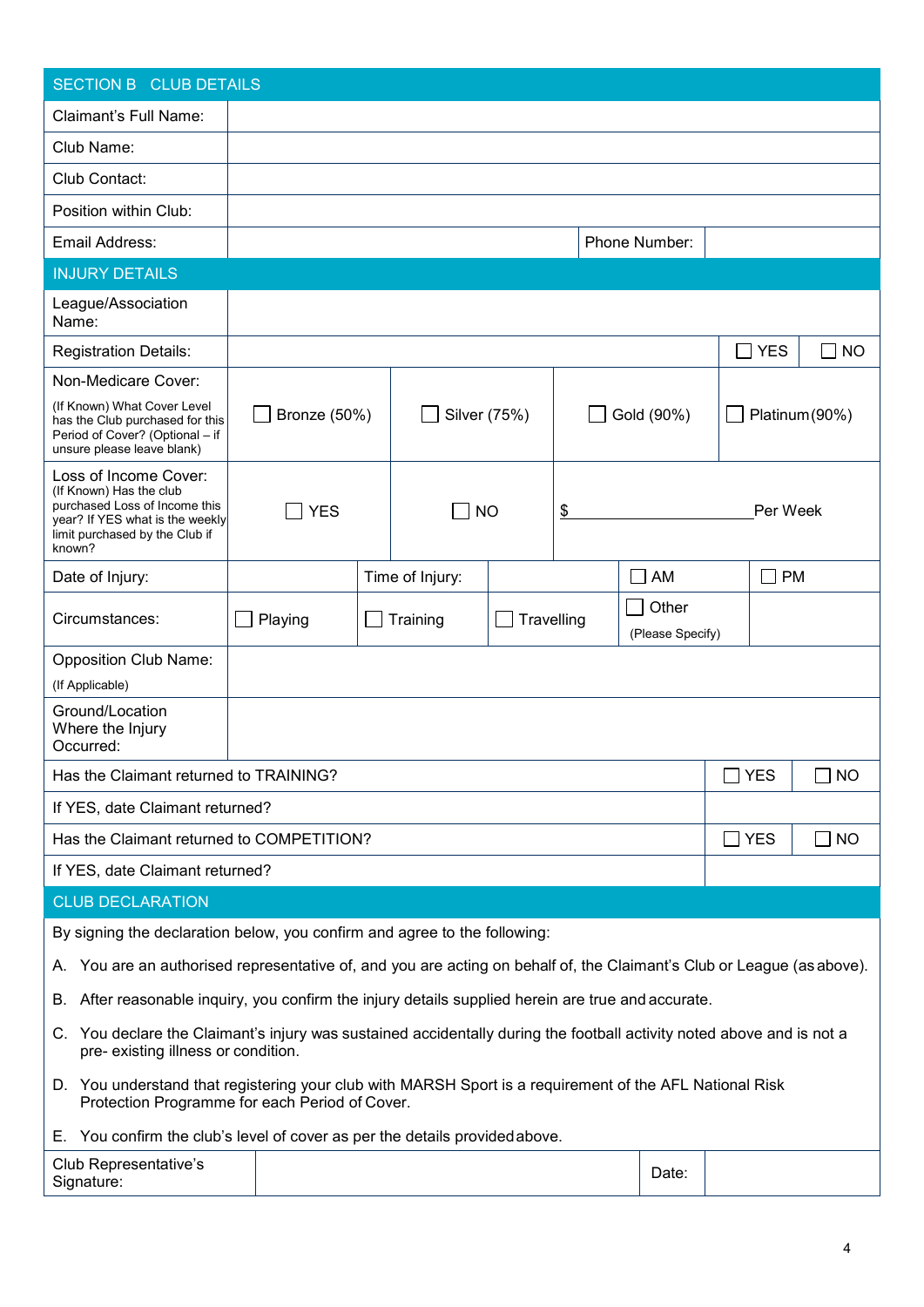| SECTION C - LOSS OF INCOME (TO BE COMPLETED BY THE CLAIMANT)                                                                                                                                                                                                 |                  |           |       |         |                 |           |
|--------------------------------------------------------------------------------------------------------------------------------------------------------------------------------------------------------------------------------------------------------------|------------------|-----------|-------|---------|-----------------|-----------|
| Do you wish to claim Loss of Income Benefits?                                                                                                                                                                                                                |                  |           |       |         | <b>YES</b>      | <b>NO</b> |
| IF YOU ARE NOT CLAIMING LOSS OF INCOME BENEFITS PLEASE DO NOT COMPLETE THIS SECTION. PLEASE PROCEED TO SECTION D                                                                                                                                             |                  |           |       |         |                 |           |
| The elimination period is a period of consecutive days during which no benefits are payable. The elimination period under the insurance policy for loss<br>of income benefits is 14 days or your sick leave entitlement as an employee whichever is greater. |                  |           |       |         |                 |           |
| Can you claim compensation from any other policy that includes loss of income benefits?<br>(Such as Workers Compensation)                                                                                                                                    |                  |           |       |         | $\sqsupset$ YES | <b>NO</b> |
| Have you ever made previous claims in respect to a personal accident insurance policy or<br>plan?                                                                                                                                                            |                  |           |       |         | <b>YES</b>      | <b>NO</b> |
| Have you engaged in any other income earning employment since you became injured?                                                                                                                                                                            |                  |           |       |         | <b>YES</b>      | <b>NO</b> |
| TO BE COMPLETED BY THE CLAIMANTS EMPLOYER (OR ACCOUNTANT IF SELF-EMPLOYED)                                                                                                                                                                                   |                  |           |       |         |                 |           |
| <b>Claimants Name:</b>                                                                                                                                                                                                                                       |                  |           |       |         |                 |           |
| Employer/Business:                                                                                                                                                                                                                                           |                  |           |       |         |                 |           |
| <b>Contact Person:</b>                                                                                                                                                                                                                                       |                  |           |       |         |                 |           |
| Postal Address:                                                                                                                                                                                                                                              |                  |           |       |         |                 |           |
| Email Address:                                                                                                                                                                                                                                               |                  |           |       |         |                 |           |
| Phone (Bus. Hours):                                                                                                                                                                                                                                          |                  |           |       | Mobile: |                 |           |
| <b>Employment Status:</b>                                                                                                                                                                                                                                    | <b>Full Time</b> | Part Time |       | Casual  | Self Employed   |           |
| Employment Details If Self-Employed or Casual, please provide average weekly salary based on 12 month period<br>directly prior to injury.                                                                                                                    |                  |           |       |         |                 |           |
| Employee's NET weekly salary:                                                                                                                                                                                                                                |                  |           |       |         | \$              |           |
| Employee's GROSS week salary:                                                                                                                                                                                                                                |                  |           |       |         | \$              |           |
| Date Employee commenced with company:                                                                                                                                                                                                                        |                  |           |       |         |                 |           |
| Injury Details:                                                                                                                                                                                                                                              |                  |           |       |         |                 |           |
| Date employee ceased work:                                                                                                                                                                                                                                   |                  |           |       |         |                 |           |
| Date expected to resume duties:                                                                                                                                                                                                                              |                  |           |       |         |                 |           |
| Returned to Work:                                                                                                                                                                                                                                            |                  |           |       |         |                 |           |
| Has the Employee returned to work?                                                                                                                                                                                                                           |                  |           |       |         | <b>YES</b>      | <b>NO</b> |
| If YES, what date did the Employee return?                                                                                                                                                                                                                   |                  |           |       |         |                 |           |
| Salary Received:                                                                                                                                                                                                                                             |                  |           |       |         | \$              |           |
| During the period of incapacity, has the employee received a salary?                                                                                                                                                                                         |                  |           |       |         | $\exists$ YES   | <b>NO</b> |
| If YES, what for?                                                                                                                                                                                                                                            |                  |           |       |         |                 |           |
| Sick Leave:                                                                                                                                                                                                                                                  | <b>YES</b>       | <b>NO</b> | From: |         | To:             |           |
| Annual Leave:                                                                                                                                                                                                                                                | <b>YES</b>       | <b>NO</b> | From: |         | To:             |           |
| Other:                                                                                                                                                                                                                                                       | <b>YES</b>       | <b>NO</b> | From: |         | To:             |           |
| Net of business expenses, personal deductions and income tax; excludes bonuses, commissions and all other allowances. Excludes                                                                                                                               |                  |           |       |         |                 |           |

income derived from playing sport.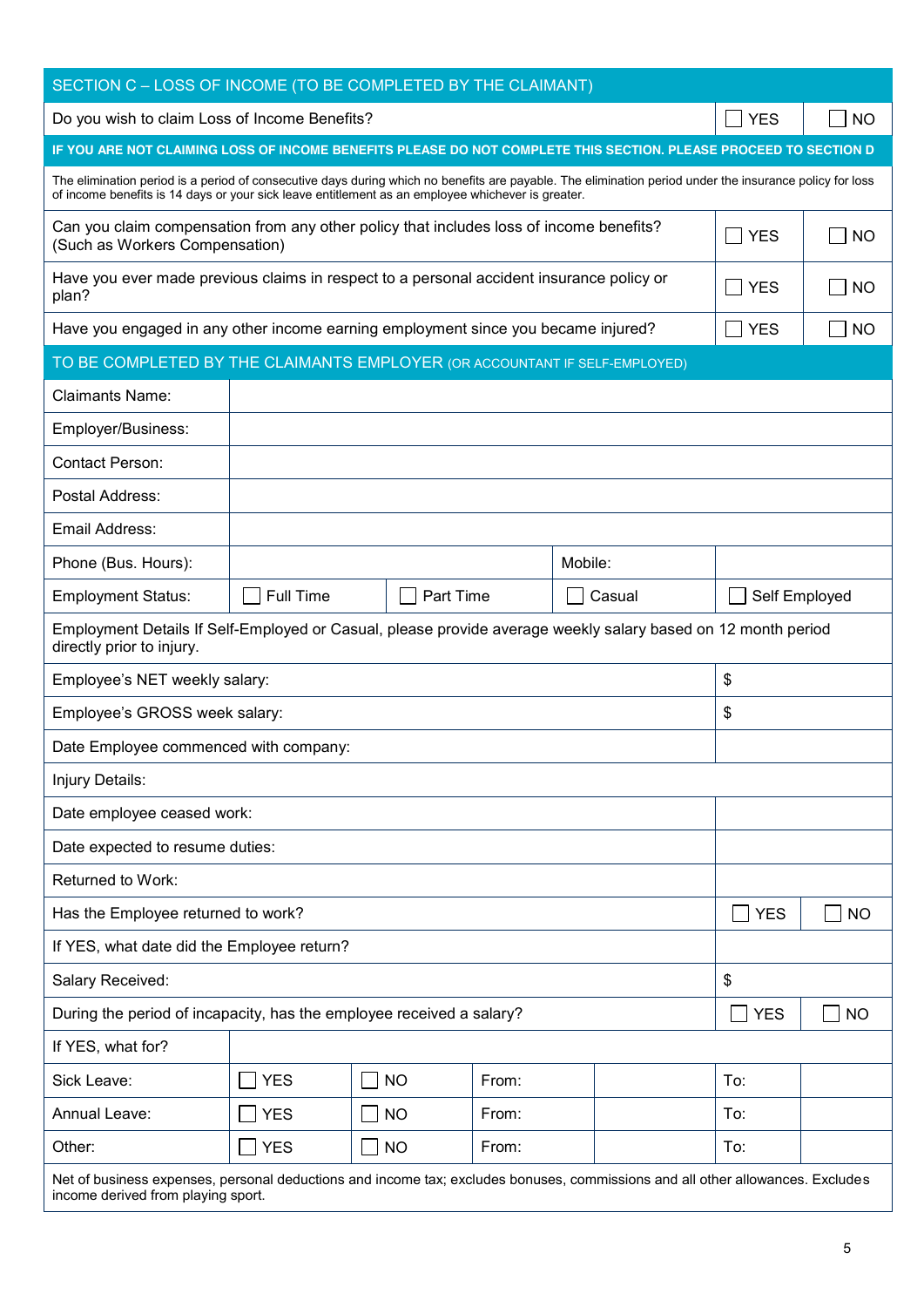## EMPLOYERS DECLARATION:

By signing the declaration below, you confirm and agree to the following:

- A. You are the Claimant's current employer (or accountant if the claimant is self-employed),
- B. After reasonable inquiry, you confirm the employment and salary details supplied herein are true and accurate,
- C. You will supply upon request any further information as required for the determination of this claim.

| Employer's Signature:                                   | Date. |  |
|---------------------------------------------------------|-------|--|
| * Accountant's signature (if claimant is self-employed) |       |  |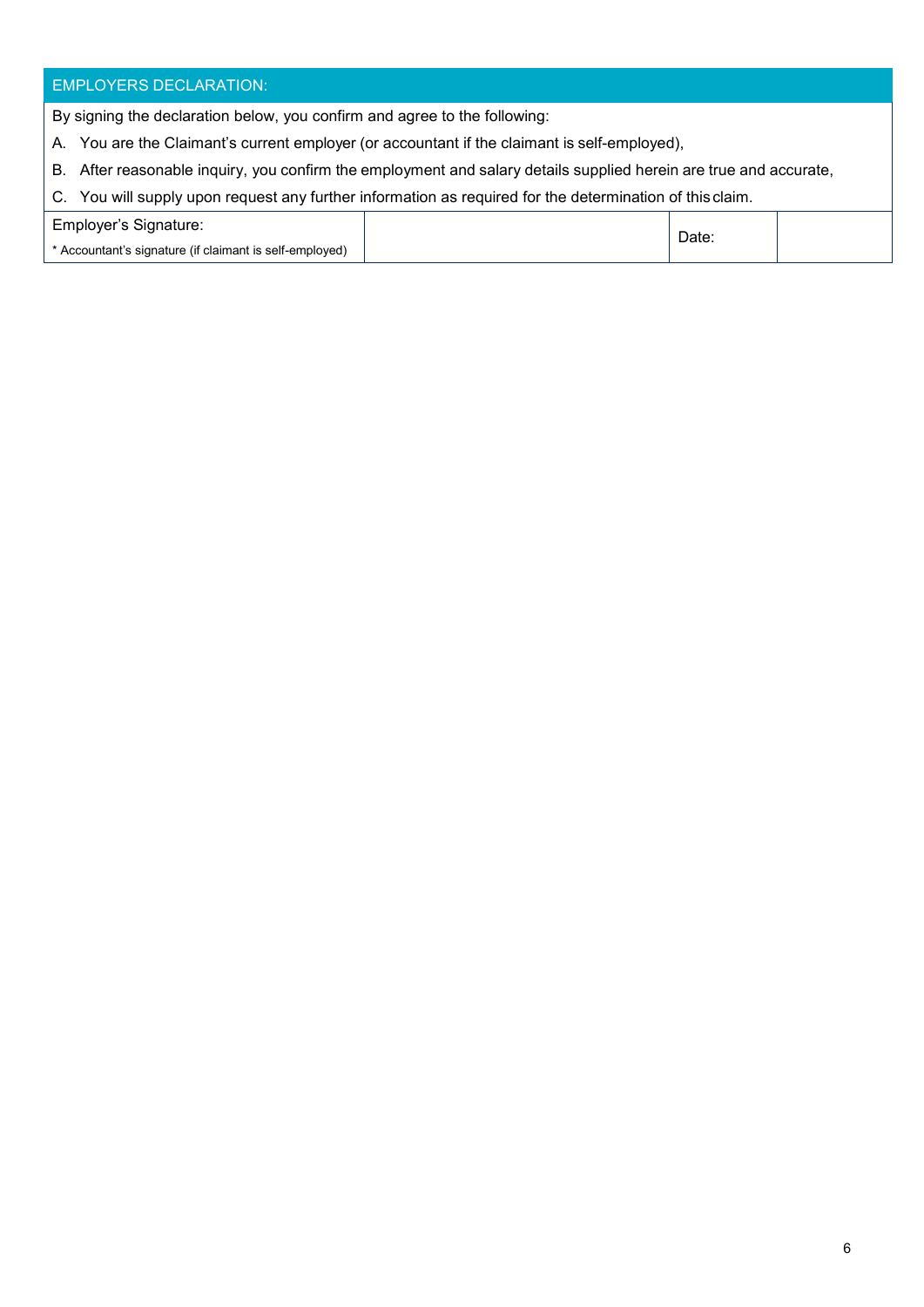## SECTION D - PHYSICIAN'S REPORT

|                                 |                                                                             |                      | THIS SECTION MUST BE COMPLETED WITHOUT EXPENSE TO MARSH - This section must be completed (in full) by<br>your attending physician. An attending physician includes a general practitioner, physiotherapist, chiropractor or dentist. |                  |            |           |
|---------------------------------|-----------------------------------------------------------------------------|----------------------|--------------------------------------------------------------------------------------------------------------------------------------------------------------------------------------------------------------------------------------|------------------|------------|-----------|
| <b>Claimant's First Name:</b>   |                                                                             |                      | <b>Claimant's Last Name:</b>                                                                                                                                                                                                         |                  |            |           |
| Physician's Name:               |                                                                             |                      | Phone Number:                                                                                                                                                                                                                        |                  |            |           |
| <b>INJURY CONSULTATION</b>      |                                                                             |                      |                                                                                                                                                                                                                                      |                  |            |           |
| Date of Injury:                 |                                                                             |                      | Date of Consultation:                                                                                                                                                                                                                |                  |            |           |
| Diagnosis/History of injury:    |                                                                             |                      |                                                                                                                                                                                                                                      |                  |            |           |
|                                 |                                                                             |                      |                                                                                                                                                                                                                                      |                  |            |           |
|                                 |                                                                             |                      |                                                                                                                                                                                                                                      |                  |            |           |
|                                 |                                                                             |                      |                                                                                                                                                                                                                                      |                  |            |           |
|                                 | Ankle                                                                       | Arm                  | Dental                                                                                                                                                                                                                               | Facial           |            | Foot      |
| Injury Location:                | Hand                                                                        | Head                 | Internal                                                                                                                                                                                                                             | Knee             |            | Lower Leg |
|                                 | Shoulder                                                                    | Spinal               | Torso                                                                                                                                                                                                                                | <b>Upper Leg</b> |            |           |
|                                 | Please mark (Fe) the anatomical location below:                             |                      |                                                                                                                                                                                                                                      |                  |            |           |
|                                 |                                                                             |                      |                                                                                                                                                                                                                                      |                  |            |           |
|                                 | Amputation                                                                  | <b>Bruising</b>      | Concussion                                                                                                                                                                                                                           | Cut              |            | Death     |
| Injury Type:                    | Dental                                                                      | Dislocation          | Fracture/Break                                                                                                                                                                                                                       | Rupture          |            | Sprain    |
|                                 | Strain                                                                      | Fatigue/Debilitation |                                                                                                                                                                                                                                      |                  |            |           |
| <b>First Medical Treatment:</b> |                                                                             |                      |                                                                                                                                                                                                                                      |                  |            |           |
| Name of attending physician:    |                                                                             |                      |                                                                                                                                                                                                                                      |                  |            |           |
| Date of treatment:              |                                                                             |                      |                                                                                                                                                                                                                                      |                  |            |           |
|                                 | Do you consider the Claimant's injury to be a NEW injury?                   |                      |                                                                                                                                                                                                                                      |                  | <b>YES</b> | <b>NO</b> |
|                                 | Do you consider the Claimant's injury to a recurrence of a previous injury? |                      |                                                                                                                                                                                                                                      |                  | $\Box$ YES | <b>NO</b> |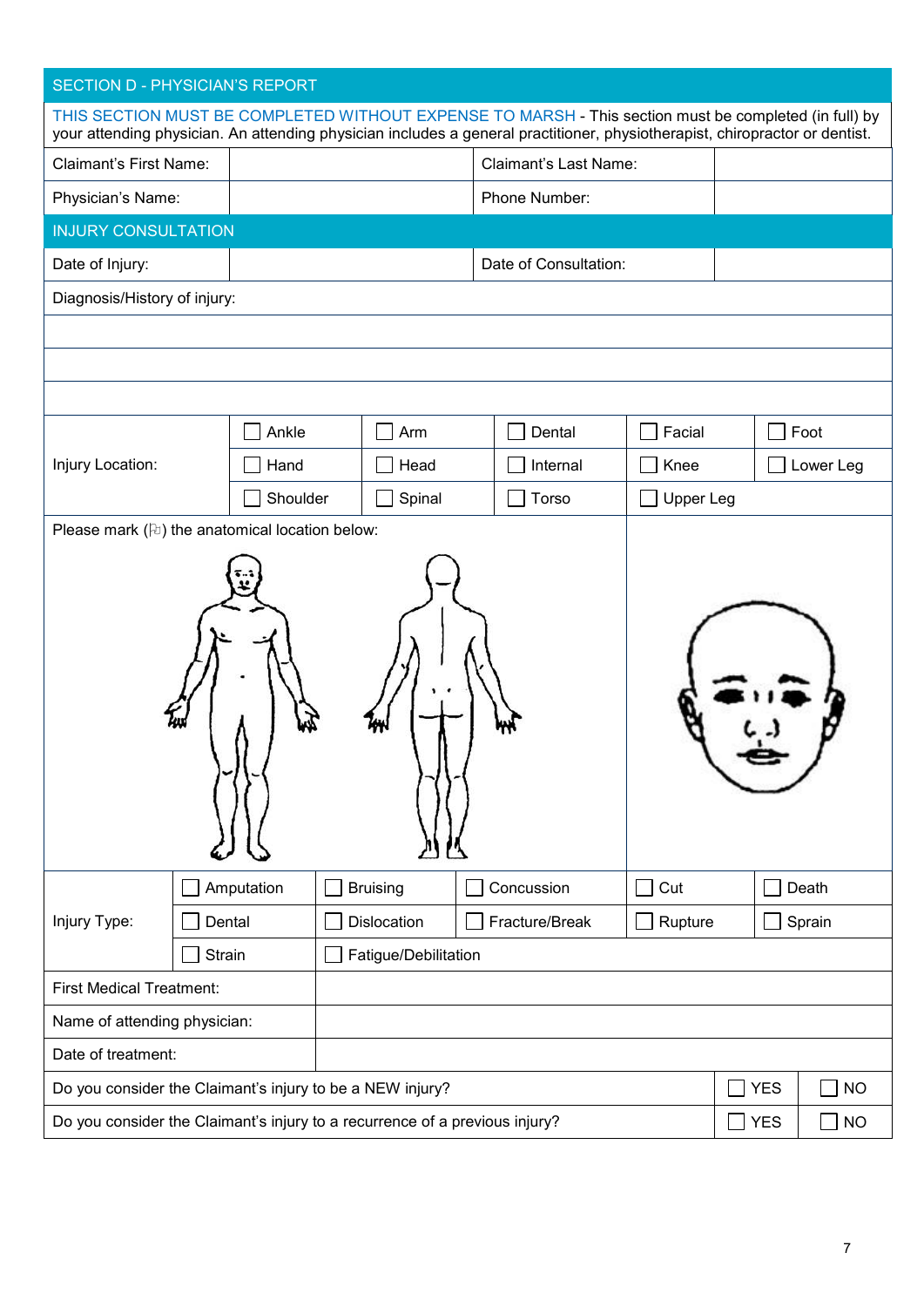| <b>INJURY CONSULTATION CONTINUED</b>                                                     |                            |           |
|------------------------------------------------------------------------------------------|----------------------------|-----------|
| If YES, please provide details and a description:                                        |                            |           |
|                                                                                          |                            |           |
|                                                                                          |                            |           |
|                                                                                          |                            |           |
| Does the Claimant have any congenital defects or chronic diseases?                       | $\Box$ YES                 | <b>NO</b> |
| If YES, please provide details and a description (dates, name of treating doctor, etc.): |                            |           |
|                                                                                          |                            |           |
|                                                                                          |                            |           |
|                                                                                          |                            |           |
| Have you referred the patient to any other services or treatment?                        | $\Box$ YES                 | <b>NO</b> |
| If YES, please provide details below:                                                    |                            |           |
|                                                                                          |                            |           |
| Physiotherapy:                                                                           | <b>YES</b><br>$\mathbf{I}$ | <b>NO</b> |
| If YES, approx. number of treatments required.                                           |                            |           |
| Chiropractic's:                                                                          | <b>YES</b><br>$\sim$ 1     | <b>NO</b> |
| If YES, approx. number of treatments required.                                           |                            |           |
| Surgery:                                                                                 | $\Box$ YES                 | <b>NO</b> |
| If YES, please provide details                                                           |                            |           |
|                                                                                          |                            |           |
| Other:                                                                                   | <b>YES</b><br>$\sim$       | <b>NO</b> |
| If YES, please provide details                                                           |                            |           |
|                                                                                          |                            |           |
| Has the Claimant been able to do any work since the injury occurred?                     | $\Box$ YES                 | <b>NO</b> |
| What date do you advise the Claimant to return to playing Football?                      |                            |           |
| Physician's Signature:                                                                   |                            |           |
| Date:                                                                                    |                            |           |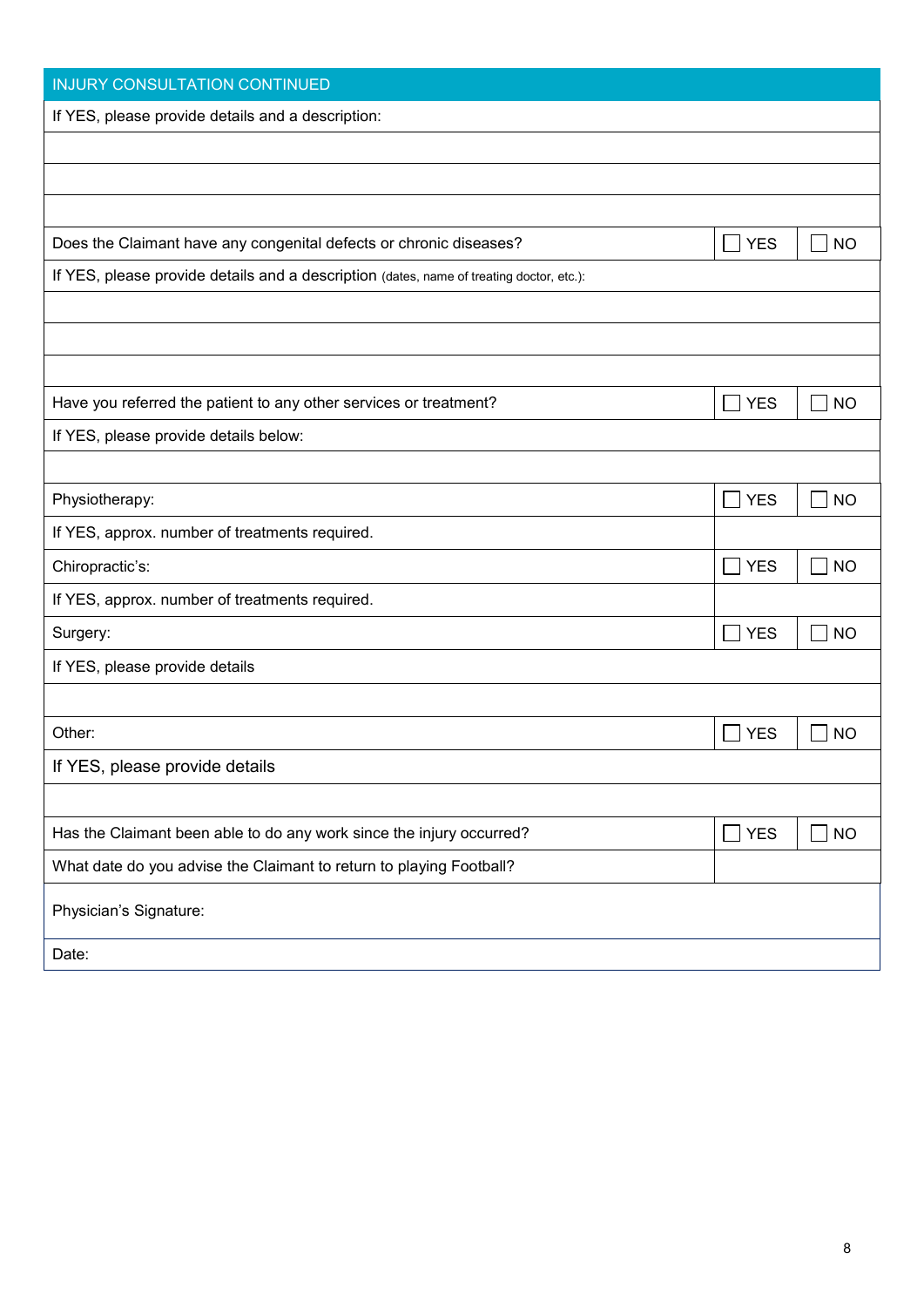| LOSS OF INCOME CLAIMS ONLY |
|----------------------------|
|----------------------------|

| <b>INCAPACITY TO WORK STATEMENT</b>                       |                                                                                            |                           |                          |
|-----------------------------------------------------------|--------------------------------------------------------------------------------------------|---------------------------|--------------------------|
| ι,                                                        | examined                                                                                   | on                        |                          |
| (Medical Practitioner's Name)                             | (Claimant's Name)                                                                          |                           | (Date of Examination)    |
| In my opinion, this person is/has been unfit to work from |                                                                                            | To                        |                          |
|                                                           |                                                                                            | (First day of Incapacity) | (Last day of Incapacity) |
|                                                           |                                                                                            |                           |                          |
|                                                           | Please provide any further comments in regard to your assessment of the injury/condition:  |                           |                          |
|                                                           |                                                                                            |                           |                          |
|                                                           | By signing the declaration below, you confirm and agree to the following:                  |                           |                          |
|                                                           | You have examined the Claimant's injury as described on this form;                         |                           |                          |
|                                                           | You declare that all information provided by you and supplied herein is true and accurate. |                           |                          |